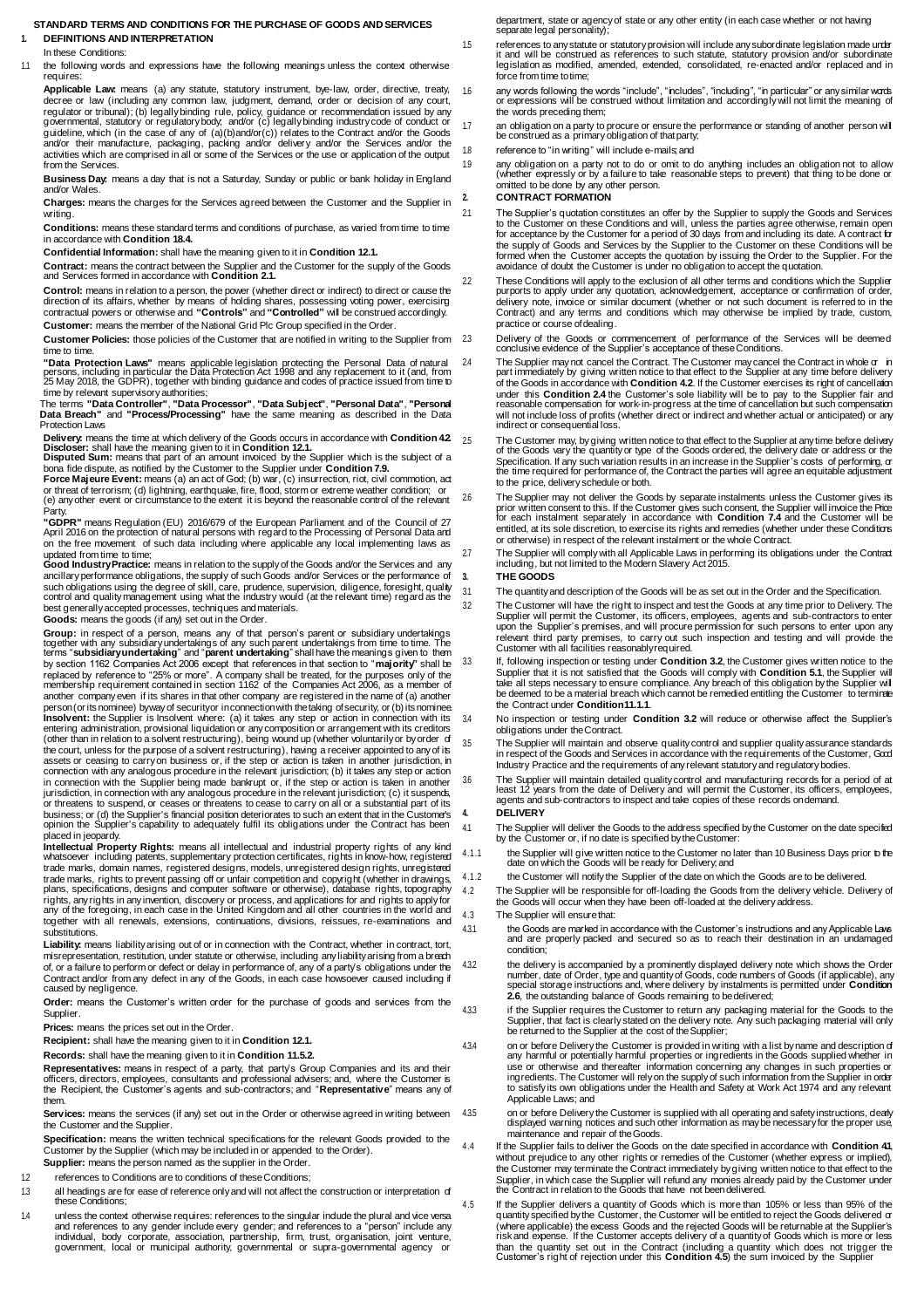- under **Conditio[n 7.4](#page-1-1)** will be adjusted on a pro rata basis to take account of the over or under delivery.
- 4.6 Risk in and ownership of the Goods will pass to the Customer onDelivery.

# <span id="page-1-18"></span>**5. DEFECTIVE GOODS**

- <span id="page-1-2"></span>5.1 The Supplier will ensure that the Goods will:
- 5.1.1 be of satisfactory quality within the meaning of the Sale of Goods Act 1979;
- 5.1.2 be fit for any purpose held out by the Supplier or made known to the Supplier expressly or by implication and in this respect the Customer relies on the Supplier's skill andjudgement;
- 5.1.3 correspond with their description;
- 5.1.4 conform to the Specification;
- 5.1.5 be free from defects in design, materials andworkmanship;
- 5.1.6 comply with all relevant Applicable Laws;and 5.1.7 be so formulated, designed, constructed, finished and packaged as to be safe and without risk
- to health.
- <span id="page-1-3"></span>5.2 Without prejudice to any other rights or remedies of the Customer (whether express or implied), if any Goods do not conform with any of the terms of **Conditio[n 5.1](#page-1-2)** the Customer may (whether or not the Goods have been accepted):
- 5.2.1 terminate the Contract immediatelyby giving written notice to that effect to the Supplier; or 5.2.2 require the Supplier, at the Customer's option, to promptly repair or replace the relevant Goods
- <span id="page-1-4"></span>free of charge or to refund the Price for the relevant Goods. 5.3 **Condition [5.2](#page-1-3)** will apply to anyrepaired or replacement Goods supplied under **Condition [5.2.2](#page-1-4)**.
- **6. SERVICES**
- 6.1 The Supplier will, in performing the Services:
- 6.1.1 use the degree of skill, care, prudence, supervision, diligence, foresight, quality control and quality management which would be adopted by a leading professional provider of the Services;
- 6.1.2 use appropriately qualified, trained and experiencedpersonnel;
- 6.1.3 fulfil all requirements set out in the Order, including without limitation those relating to compliance with specifications, permitry, authorisations, specific technical competence, risk management and method statements (RAMS) and in relation to hazards and site arrangements;
- 6.1.4 conduct itself in a safe manner which is free from any unreasonable or avoidable risk to any person's health and well-being and in an economic and efficient manner.
- 6.1.5 fully co-operate with the Customer's agents, representatives andcontractors;
- 6.1.6 ensure that it has and maintains all licences, permissions and consents required from time to time;
- 6.1.7 comply with all health and safety and security policies that apply at the Customer's premises and all lawful and reasonable directions of the Customer; and
- 6.1.8 not do or omit to do anything which may cause the Customer to lose any licence, permission or consent or to be in breach of any ApplicableLaw.
- 6.2 The Supplier will perform the Services on the performance date or during such contract period set out in the Order. Time for provision of the Services will be of the essence of the Contract.

### <span id="page-1-5"></span>**7. PRICE AND PAYMENT**

- 7.1 Subject to the Supplier performing its obligations in accordance with the terms of the Contract, the Customer will pay the Prices and Charges to the Supplier in accordance with this **Condition [7](#page-1-5)**.
- 7.2 The only monies to be paid by the Customer in connection with the supply of the Goods and the performance of the Services are the Prices and the Charges which will be inclusive of all costs and expenses incurred by the Supplier including all packaging, insurance, carriage and delivery costs and all travel, accommodation and subsistence expenses, unless otherwise expressly agreed in the Order.
- Any sum payable under the Contract is exclusive of value added tax (and any other similar or<br>equivalent taxes, duties, fees and levies imposed from time to time by any government or other<br>authority) which will be payable i by law from time to time, subject to receipt by the paying party of a valid value added tax invoice.
- <span id="page-1-1"></span>7.4 The Supplier will be entitled to invoice the Customer for the Prices for the Goods following Delivery and the Charges following satisfactory performance of theServices.
- 7.5 The Supplier will submit invoices in the form agreed between the parties from time to time to the address notified in writing by the Customer to the Supplier from time to time. Each invoice will be a valid value added tax invoice and will contain the following information:
- 7.5.1 the Supplier's name and address<br>7.5.2 the total amount of the Prices and
- the total amount of the Prices and anyCharges;
- 7.5.3 a separate calculation and explanation of VAT and any withholding tax; and
- 7.5.4 a brief description of the Goods and Services provided.
- <span id="page-1-9"></span>7.6 Subject to **Condition[s 7.7](#page-1-6)**, **[7.8](#page-1-7)**, **[7.9](#page-1-0)** and **[7.11](#page-1-8)**, unless otherwise agreed in writing between the parties, each invoice will be payable by the Customer on or prior to the date that is 42 (forty two) days following the date on which the invoice is received by the Customer.
- <span id="page-1-6"></span>7.7 Notwithstanding any purported contrary appropriation by the Supplier, the Customer will be entitled, by giving written notice to the Supplier, to appropriate any payment by the Customer to any invoice issued by the Supplier.
- <span id="page-1-7"></span>No payment made by the Customer will constitute acceptance or approval by the Customer of the Goods or Services or otherwise prejudice any rights or the Goods of Services or otherwise prejudice any rights or templedies whi Supplier.
- <span id="page-1-0"></span>7.9 If the Customer, on bona fide grounds, disputes any part of an amount invoiced by the Supplier, the Customer may, within 10 Business Days of the date of receipt of the relevant invoice, notify the Supplier in writing of that dispute giving details of the nature of the dispute and the amount that it claims should have been invoiced and:
- 7.9.1 the Customer will pay that part of the invoice which is not the Disputed Sum in accordance with **Condition [7.6](#page-1-9)**;
- 7.9.2 the Customer will be entitled to withhold payment of the Disputed Sum;
- 7.9.3 the parties will negotiate in good faith to resolve the dispute, but if a resolution cannot be reached within 10 Business Days of the Customer giving notice under this **Conditio[n 7.9](#page-1-0)**, **Conditio[n 19.1](#page-3-1)** will apply to thedispute;
- 7.9.4 the Supplier will provide all such information and evidence as may be reasonably necessary to verify the Disputed Sum;and
- 7.9.5 following resolution of the dispute the Customer will, within 10 days, pay to the Supplier that part of the Disputed Sum (if any) as it is resolved is payable bythe Customer.
- <span id="page-1-10"></span>7.10 If any sum payable under the Contract is not paid on or before the due date for payment the Supplier will be entitled to charge the Customer interest on that sum at 2% per annum above the base lending rate from time to time of Barclays Bank plc from the due date until the date of payment (whether before or after the Late Payment of Commercial Debts (Interest) Act 1998.
- <span id="page-1-8"></span>7.11 The Customer will be entitled to set-off any liability which the Supplier has to it against any liability which it has to the Supplier, whether such liability is present or future, liquidated or unliquidated, under the Contract or any other contract between the parties or other cause of action.

### **8. EXCLUSIONS AND LIMITATIONS OF LIABILITY**

- <span id="page-1-13"></span>81 Subject to **Condition[s 8.3](#page-1-11)** and [8.5](#page-1-12), each party's maximum aggregate Liability will be limited to<br>150% of the Price of the relevant Goods and/or Charges for the relevant Services under the<br>Contract or such other amount a
- **8.2** Neither party will have any Liability to the other party for any indirect or consequential loss or damage (including indirect or consequential loss of profit) which arises out of or in connection with the Contract, subject always to **Conditio[ns 8.3](#page-1-11)** and**[8.5.](#page-1-12)**
- <span id="page-1-11"></span>8.3 Nothing in the Contract will operate to exclude or restrict one party's Liability (if any) to the other: 8.3.1 for death or personal injury resulting from its negligence or the negligence of a person for whom it is vicariously liable;
- 8.3.2 for its fraud or fraudulent misrepresentation or fraud or fraudulent misrepresentation by a person for whom it is vicariouslyliable;
- 8.3.3 for breach of its obligations arising under section 12 of Sale of Goods Act 1979;
- 8.3.4 for breach of its obligations arising under Section 2 Supply of Goods and Services Act 1982;
- or 8.3.5 for any matter for which it is not permitted by law to exclude or limit, or to attempt to exclude or limit, its liability.
- 8.4 Any Liability of a party which falls within **Conditio[n 8.3](#page-1-11)** will not be taken into account in assessing whether the financial limit in **Conditi[on 8.1](#page-1-13)** has beenreached.
- <span id="page-1-12"></span>8.5 Without prejudice to **Condition [8.3](#page-1-11)**, nothing in the Contract will operate to exclude or restrict:
- 8.5.1 either party's Liability:<br>8.5.1.1 arising under clause
	- 8.5.1.1 arising under **clause [10](#page-1-14)**;
- 8.5.1.2 for any breach of **clause [12](#page-2-3)**;
- 8.5.2 the Supplier's Liability:
- 8.5.2.1 under any indemnity contained in the Contract or
- 8.5.2.2 for a deliberate breach of the Contract.
- 86 The Supplier will indemnify the Customer against all losses (including all direct, indirect and<br>consequential losses), liabilities, costs, damages and expenses that the Customer does or will<br>incur or suffer, all claims any person and all losses (including all direct, indirect and consequential losses), liabilities, costs (on a full indemnity basis), damages and expenses the Customer does or will incur or suffer as a result of defending or settling any such actual or threatened claim or proceeding, in each case arising out of or in connection with a third party claim against theCustomer:
- tor death, personal injury or damage to property arising out of or in connection with defects in Socids and/or<br>Goods and/or deliverables from the Services, to the extent that the defects in the Goods and/or<br>deliverables fr
- 8.6.2 relating to the supply of the Goods or performance of the Services, to the extent that such claim arises out of the breach, negligent performance or failure or delay in performance of the Contract by the Supplier.
- <span id="page-1-20"></span>8.7 The Supplier shall indemnify the Customer against all losses (including all direct, indirect and consequential losses), liabilities, costs, damages and expenses that the Customer does or will incur or suffer, all claims or proceedings made, brought or threatened against the Customer by any person and all losses (including all direct, indirect and consequential losses), liabilities, costs (on a full indemnity basis), damages and expenses the Customer does or will incur or suffer as a result of any breach of the Modern Slavery Act2015.

## <span id="page-1-19"></span>**9. INTELLECTUAL PROPERTY RIGHTS**

Unless agreed otherwise in writing between the parties, nothing in the Contract will operate to transfer to a party or to grant to a party any licence or other right to use any of the other party's Intellectual Property Rights, save that the Supplier grants (and will procure that each subcontractor will grant) to the Customer a perpetual, irrevocable, non-exclusive, world-wide, royalty-free licence (with the ability to grant sub-licences) to use the Supplier's Intellectual Property Rights in the Goods and/or deliverables from the Services to the extent necessary to use the Goods and/or deliverables from the Services for the purpose for which they were supplied.

<span id="page-1-15"></span>If any person claims that the possession and/or use and/or sale of the Goods and/or deliverables supplied as part of the Services by the Customer and/or its customers, officers, employees, agents, successors or sub-contractors infringes the Intellectual Property Rights of that or any other person ("**IPR Claim**"), the Supplier will indemnify, the Customer, its customers, officers,<br>employees, agents, successors and sub-contractors (together the "**Indemnified Parties**") against<br>all losses (including all d expenses that any of the Indemnified Parties do or will incur or suffer, all claims or proceedings made, brought or threatened against the any of the Indemnified Parties by any person and all<br>losses (including all direct, indirect and consequential losses), liabilities, costs (on a full indemnity<br>basis), damages and exp of defending or settling any such actual or threatened claim or proceeding, in each case arising out of or in connection with that IPR Claim. The indemnity in this **Conditio[n 9.2](#page-1-15)** will not apply to the extent that an infringement is caused by any specification for the Goods which is created by the Customer.

## <span id="page-1-14"></span>**10. ANTI-CORRUPTION**

<span id="page-1-16"></span>10.1 The Supplier will, and will procure that its officers, employees, agents and any other persons who performservices for or on behalf of it in connection with the Contract will:

- 10.1.1 not commit any act or omission which causes or could cause it or the Customer to breach, or commit an offence under, anylaws relating to anti-bribery and/or anti-corruption;
- 10.1.2 comply with the Customer's anti-corruption policyas updated from time to time;
- 10.1.3 keep accurate and up to date records showing all payments made and received and all other advantages given and received by it in connection with the Contract and the steps it takes to comply with this **Conditio[n 10.1](#page-1-16)**, and permit the Customer to inspect those records as reasonably required;
- 10.1.4 promptly notify the Customer of:
- 10.1.4.1 any request or demand for any financial or other advantage received by it; and
- 10.1.4.2 any financial or other advantage it gives or intends to give whether
	- directly or indirectly in connection with the Contract;and
- 10.1.5 promptly notify the Customer of any breach of this **Conditio[n 10.1;](#page-1-16)** and
- 10.1.6 where the Customer has reasonable grounds to believe that there has been a breach of this **Condition 10.1**, the Supplier will comply with any reasonable request of the Customer in investigating such breach including, without limitation, access to the Supplier's premises and records as are reasonably necessary for the purposes of suchinvestigation.
- 10.2 The Customer may terminate the Contract immediately by giving written notice to that effect to the Supplier if the Supplier is in breach of **Condition [10.1](#page-1-16)**.
- <span id="page-1-17"></span>10.3 The Supplier will indemnify the Customer against all losses (including all direct, indirect and consequential losses), liabilities, costs, damages and expenses that the Customer does or will incur or suffer, all claims or proceedings made, brought or threatened against the Customer by any person and all losses (including all direct, indirect and consequential losses), liabilities, costs (on a full indemnity basis), damages and expenses the Customer does or will incur or suffer as a result of defending or settling any such actual or threatened claim or proceeding, in each case arising out of or in connection with any breach by the Supplier of any of its obligations under<br>Conditio[n 10.1](#page-1-16) (including any failure or delay in performing, or negligent performance or non-<br>performance of, any of those ob from a person other than the Supplier (including the costs of interim service provision, the costs of any re-tender and the amount by which any new service provider's prices exceed the Prices and Charges payable to the Supplier under the Contract). The Supplier will have no liability to the Customer under this **Conditio[n 10.3](#page-1-17)** for any loss, liability, cost, damage, expense, claim or proceeding to the extent that it would not have been incurred or suffered but for the Customer's criminal liability.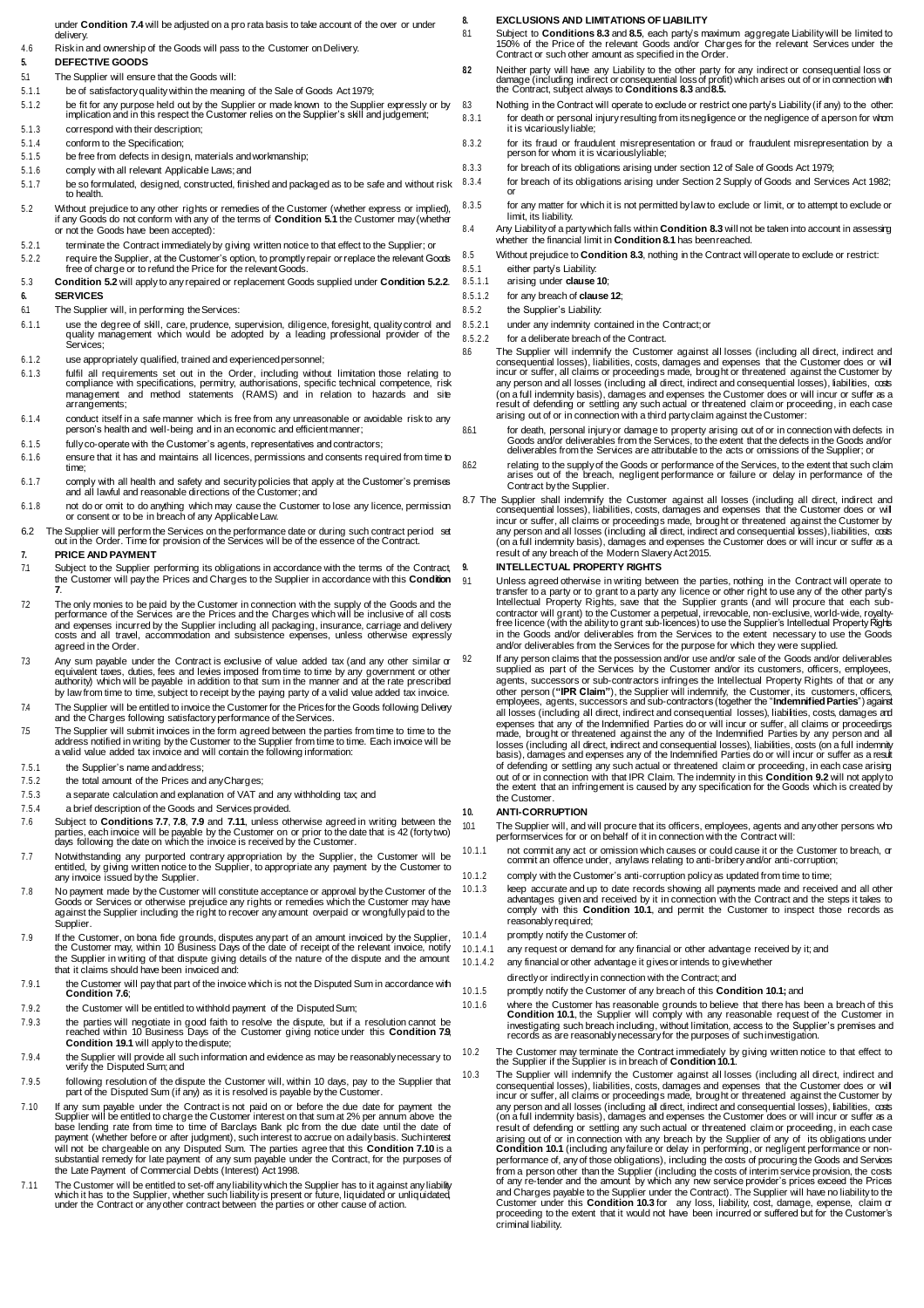- 10.4 The Supplier will indemnify the Customer against all losses (including all direct, indirect and consequential losses), liabilities, costs, damages and expenses that the Customer does or will incur or suffer, all claims or proceedings made, brought or threatened against the Customer by any person and all losses, liabilities, costs (on a full indemnity basis), damages and expenses the Customer does or will incur or suffer as a result of defending or settling any such actual or<br>threatened claim or proceeding, in each case arising out of or in connection with any proceedings<br>under section 7 Bribery Act 20 of the Supplier or any of its officers, employees, agents or any other persons who perform services for or on behalf of it in connection with the Contract, where such proceedings do not result in a conviction against the Customer, including the costs of procuring the Goods and Services from a person other than the Supplier (including the costs of interim service provision, the costs of any re-tender and the amount by which any new service provider's prices exceed the Prices and Charges payable to the Supplier under theContract). **11. TERMINATION**
- 11.1 If the Supplier:
- <span id="page-2-2"></span>11.1.1 commits a material breach of the Contract which cannot be remedied; or
- 11.1.2 commits a material breach of the Contract which can be remedied but fails to remedy that breach within 14 days (or such other period agreed in writing between the parties) of a written notice setting out the breach and requiring it to be remedied being given by the Customer, the Customer may terminate the Contract immediately by giving written notice to that effect to the Supplier. Breach of **Condition 2.7** shall constitute a material breach of the Contract.
- 11.2 The Customer may terminate the Contract immediately by giving written notice to that effect to
- the Supplier if the Supplier becomes Insolvent.
- 11.3 The Supplier will notify the Customer immediately upon becoming Insolvent.
- 11.4 Following expiry or termination of the Contract:
- 11.4.1 **Condition[s 1,](#page-0-7) [3.6,](#page-0-8) [5,](#page-1-18) [9,](#page-1-19) [10,](#page-1-14) [11.5,](#page-2-4) [11.6,](#page-2-5) [11.7,](#page-2-6) [12,](#page-2-3) [17,](#page-2-7) [18](#page-2-8)** and **[18.10](#page-3-2)** will continue in force, together with any other Conditions which expressly or impliedly continue to have effect after expiry or termination of the Contract;and
- 11.4.2 all other rights and obligations will immediately cease without prejudice to any rights, obligations, claims (including claims for damages for breach) and liabilities which have accrued prior to the date of expiry or termination.
- <span id="page-2-4"></span>11.5 Within 30 days after the date of expiry or termination of the Contract the Recipient will, subject to the exception set out in **Conditio[n11.6](#page-2-5)**,
- 11.5.1 if requested to do so, return to the Discloser all of the Discloser's Confidential Information (including all copies and extracts) and all other property of the Discloser (whether tangible or intangible) in its possession or control;
- <span id="page-2-1"></span>if requested to do so, destroy or permanently erase (if technically feasible without incurring<br>excessive expense and without undue effort) all documents and all records (in any media)<br>created by it or on its behalf that us Confidential Information (**"Records"**);and
- 11.5.3 cease to use the Discloser's Confidential Information.
- <span id="page-2-5"></span>11.6 The Recipient may retain any of the Discloser's Confidential Information and/or Records which it has to keep to comply with any Applicable Law or which it is required to retain for insurance,<br>accounting or taxation purposes. The other provisions of Conditio[n 12](#page-2-3) will continue to apply to<br>retained Confidential Informati
- <span id="page-2-6"></span>11.7 If the Supplier fails to comply with **Conditio[n 11.5](#page-2-4) th**e Customer will, subject to **Conditio[n 11.6](#page-2-5)**<br>be entitled to enter upon the Supplier's property for the purpose of removing its Confidential<br>Information and/or it

## <span id="page-2-3"></span>**12. CONFIDENTIALITY**

- <span id="page-2-0"></span>12.1 In these Conditions "**Confidential Information**" means, subject to **Conditio[n12.4](#page-2-9)**:
- 12.1.1 any information (whether written, oral, in electronic form or in any other media) that is disclosed in connection with this Agreement by or on behalf of a Party (the " **Discloser**") (or any member<br>of its Group or any of its or their Representatives) to the other Party (the "**Recipient**") (or ary<br>member of its Group or an
- <span id="page-2-13"></span>12.1.2 the terms of or subject matter of this Agreement or any discussions or documents in relation to it, and in respect of such information each party will be deemed to be a Recipient.
- 12.2 The Recipient will at all times, but subject to **Conditio[ns 12.3](#page-2-10)** and**[12.4](#page-2-9)**:
- 12.2.1 keep the Confidential Information secret and will only disclose it in the manner and to the extent expressly permitted by this **Condition [12](#page-2-3)**;
- 12.2.2 use the Confidential Information solely for the purpose of performing its obligations and exercising its rights under the Contract; and
- 12.2.3 keep the Confidential Information safe and secure and apply to it documentary and electronic security measures that match or exceed those the Recipient operates in relation to its own confidential information and will never exercise less than reasonable care.
- <span id="page-2-10"></span>12.3 The Recipient may disclose Confidential Information:
- 12.3.1 to those of the Recipient's Representatives who need access to that Confidential Information in order for the Recipient's obligations under the Contract to be performed and the Recipierts<br>rights under the Contract to be exercised. Prior to any such disclosure the Recipient must make<br>that Representative aware of th obligations of confidentiality contained in this **Conditi[on 12](#page-2-3)**. The Recipient will take reasonable<br>steps to procure that each of the Recipient's Representatives will not do or omit to do anythirg which if done or omitted to be done by the Recipient would constitute a breach of this **Condition [12](#page-2-3)**. The Recipient will be liable for the acts and omissions of its Representatives in respect of the Discloser's Confidential Information as if they were acts or omissions of the Recipient; and
- 12.3.2 to the extent required by law or by any governmental or regulatory authority (including any stock exchange or listing authority or the Panel on Takeovers and Mergers). Where reasonably practicable and lawful the Recipient will notify the Discloser in writing in advance of such disclosure, will consult with the Discloser as to the content, purpose and means of disclosure and will seek to make such disclosure subject to obligations of confidence consistent, so far as reasonably possible, with the terms of this Contract.
- <span id="page-2-9"></span>12.4 Subject to **Conditio[n 12.5](#page-2-11)**, the Recipient's obligations under this **Conditio[n 12](#page-2-3)** will not extend to Confidential Information which:
- 12.4.1 the Discloser agrees in writing is not Confidential Information;
- 12.4.2 at the time of disclosure was in the public domain or subsequently enters into the public domain other than as the direct or indirect result of a breach of this **Conditio[n 12](#page-2-3)** by the Recipient or any of the Recipient's Representatives:
- <span id="page-2-12"></span>12.4.3 the Recipient can prove to the reasonable satisfaction of the Discloser from written records or other substantive evidence:
- 12.4.3.1 has been received by the Recipient (or one of the Recipient's Representatives) at any time from a third party who did not acquire it in confidence and who is free to make it available to the Recipient (or the relevant Representative);or
- 12.4.3.2 was independently developed by the Recipient (or one of the Recipient's Representatives) without any breach of this Contract.
- <span id="page-2-11"></span>12.5 **Condition [12.4.3](#page-2-12)** will not apply to the Confidential Information referred to in **Conditio[n12.1.2](#page-2-13)**.
- 12.6 The Recipient acknowledges and agrees that damages alone would not be an adequate remedy for breach of this **Conditio[n 12](#page-2-3)** bythe Recipient. Accordingly, the Discloser will beentitled, without<br>having to prove special damages, to equitable relief (including injunction and specific<br>performance) for any breach or

**13. EMPLOYMENT MATTERS**

13.1 The Supplier warrants and represents to the Customer that the Supplier is, and shall remain throughout the term of the Contract, the employer of all individuals who may work for the Supplier in providing the Goods and/or Services, and the Supplier shall be solely responsible for the remuneration, insurance and other obligations in respect of all these individuals.

- 13.2 The Supplier shall, 2 months prior to the expiry of the Contract or as soon as reasonably practical upon receipt of a notice to terminate the Contract, provide the Customer with all information reasonably requested by the Customer relating to the identities, costs, and potential liabilities associated with any of the Supplier's employees assigned to the Contract. In the 2 months prior to the expiry of the Contract or following the receipt of a notice to terminate the Contract, the Supplier shall not assign any new employees to the performance of the Contract without the written consent of the Customer.
- 13.3 The Supplier shall indemnify the Customer and any person that provides services in replacement of any of the Services ("**Successor Supplier**") from and against all employment claims incurred, suffered or paid by the Customer or Successor Supplier in relation to any employment rights or contract of employment (or termination thereof) of any employee or former employee of the Supplier or a subcontractor that is claimed or deemed to have effect as between:
- 13.3.1 Customer or any Successor Supplier;and
- 13.3.2 that individual ("**Transferred Employee**"),under the Transfer of Undertakings (Protection of Employment) Regulations 2006 *(SI2006/246)*.
- <span id="page-2-16"></span>**14. ACCESS TO PREMISES AND PRE-EMPLOYMENT CHECKS**
- 14.1 The Supplier will comply with all of the Customer Policies and standards that are relevant to the performance of the Services or provision of the Goods and any other on site regulations (including security rules and safety requirements) specified bythe Customer from time to time.
- The Supplier will, to the extent permitted by Applicable Law and required by the Customer, vet<br>each member of Supplier personnel involved in the performance of the Contract in accordance<br>with the Customer's pre-employment the Supplier from time to time

# **15. FORCEMAJEURE**

- <span id="page-2-14"></span>15.1 Neither party will be in breach of the Contract or otherwise liable to the other party for any failure to perform or delay in performing its obligations under the Contract to the extent that such failure or delay is due to a Force MajeureEvent.
- 15.2 If a Force Majeure Event occurs which affects theSupplier:
- 15.2.1 the Supplier will promptly upon becoming aware of the Force Majeure Event give written notice to the Customer that the Force Majeure Event has occurred giving details of the nature, extent and anticipated duration of the Force Majeure Event and the expected impact of the Force Majeure Event on its ability to perform its obligations; and
- 15.2.2 the Supplier will use reasonable endeavours to mitigate the effects of the Force Majeure Event. 15.3 Unless otherwise agreed in writing between the parties, if a Force Majeure Event which gives rise to relief from liability under **Conditio[n 15.1](#page-2-14) continues** for a period of more than 14 days, either party will be entitled to terminate the Contract immediately by giving written notice to that effect to the other party.

# **16. ASSIGNMENT AND SUB-CONTRACTING**

- 16.1 The Supplier will not be entitled to assign, transfer, charge, hold on trust for any person or ded in<br>any other manner with any of its rights under the Contract nor, unless expressly permitted by the<br>terms of an Order Supplier'sown.
- <span id="page-2-15"></span>16.2 If an Order does permit the Supplier to sub-contract any of its obligations, then the Supplier shall provide the following details in relation to that sub-contractor: (a) the sub-contractor's name and address; (b) the subject-matter of the sub-contract, including the quality of items to be supplied, involvement in the Services and the scope of the services to be provided; (c) confirmation that the Supplier has agreed appropriate provisions in the relevant sub-contract to enable the Supplier to comply with its obligations under the Contract, including without limitation provisions equivalent<br>to Condition[s 8.7](#page-1-20) (Modern Slavery Act), [9](#page-1-19) (intellectual property), [10](#page-1-14) (anti- corruption), [12](#page-2-3)<br>(confidentiality) and [14](#page-2-16) (acce access and audit rights; (d) in the case where the sub-contractor is an affiliate of the Supplier, documents demonstrating that the proposed sub-contract is on arm's length terms; and (e) any additional information that the Customer may reasonably require. The Supplier shall ensure that the sub-contract includes payment terms no less favourable than those set out in **Conditi[on7.6](#page-1-9)**. 163 The provisions of this Agreement are without prejudice to the Business Contract Terms<br>(Assignment of Receivables) Regulations 2018 (the "Assignment of Receivables")<br>Regulations"). Where the Assignment of Receivables Re term of this Agreement prohibits or imposes a condition, or other restriction, on the assignment of<br>a receivable arising under this Agreement, it shall have no effect.
- 16.4 The Customer will be entitled to assign, transfer, charge, hold on trust for any person and deal in any other manner with any of its rights under the Contract. The Customer will be entitled to subcontract any of its obligations under theContract.
- 16.5 Further the Customer may require this Contract to be replicated and an additional new contract equivalent to this Contract, to be entered into with any of thefollowing:
- 16.5.1 any other member of the Customer Group bynotice in writing to the Supplier; and/or
- 16.5.2 a person who is not a member of the Customer Group with the prior written consent of the Supplier which shall not be unreasonably withheld, conditioned or delayed.

In such an event the Supplier agrees that it shall co-operate fully with the Customer and such other person and will when requested to do so by the Customer execute all necessary documentation to complete the assignment, novation, transfer or new contract including the execution and delivery of any form of deed or other form of contract which may be appended to this Agreement or where no form is appended, such form of deed or other form of contract that the Customer may reasonably require. All parties agree that (unless otherwise agreed in writing)<br>any new contract arising pursuant to this **clause 16** shall be on substantially the same terms and<br>conditions as this Contrac Services and/or the Goods to be provided by the Supplier under this Contract, the volumes under all of the resulting contracts will be aggregated when calculating any volume discount unless otherwise agreed in writing by theParties.

<span id="page-2-7"></span>**17. NOTICE**

<span id="page-2-19"></span>17.1 Subject to **Conditio[n 17.3](#page-2-17)**, any notice or other communication given under or in connection with the Contract will be in writing and:

- <span id="page-2-18"></span>17.1.1 sent to the relevant party's address by pre-paid first class post, airmail post or mail delivery<br>service providing proof of delivery, in which case service shall be deemed to have occurred at<br>9.00 a.m. on the second
- 17.1.2 delivered to or left at the relevant party's address (but not, in either case, by one of the methods set out in **Conditio[n 17.1.1](#page-2-18)**) , in which case service shall be deemed to have occurred at the time the notice or communication is delivered to or left at that party's address; or
- 17.1.3 sent by e-mail to the relevant party's e-mail address, in which case service shall be deemed to have occurred at the time of sending, except that if an automatic electronic notification is received by the sender informing the sender that the e-mail has not been delivered to the recipient or that the recipient is out of the office, that e-mail will be deemed not to have been served.

The address, e-mail address and representative for the Customer will be specified in the Order or otherwise notified to the Supplier in writing from time to time.

- 17.2 To prove service of a notice or communication it will be sufficient to prove that the provisions of **Conditio[n 17.1](#page-2-19)** were complied with.
- <span id="page-2-17"></span>17.3 This **Conditio[n 17](#page-2-7)** will not apply to the service of any document required to be served in relation to legal proceedings. Documents served in relation to legal proceedings shall be addressed to, "UK General Counsel, National Grid House, Warwick Technology Park, Gallows Hill, Warwick, CV34 6DA." For the avoidance of doubt, the Customer does not accept service of legal proceedings by email or fax.

# <span id="page-2-8"></span>**18. GENERAL**

<span id="page-2-20"></span>18.1 The Contract constitutes the entire agreement between the parties and supersedes any prior agreement or arrangement in respect of its subject matter and: